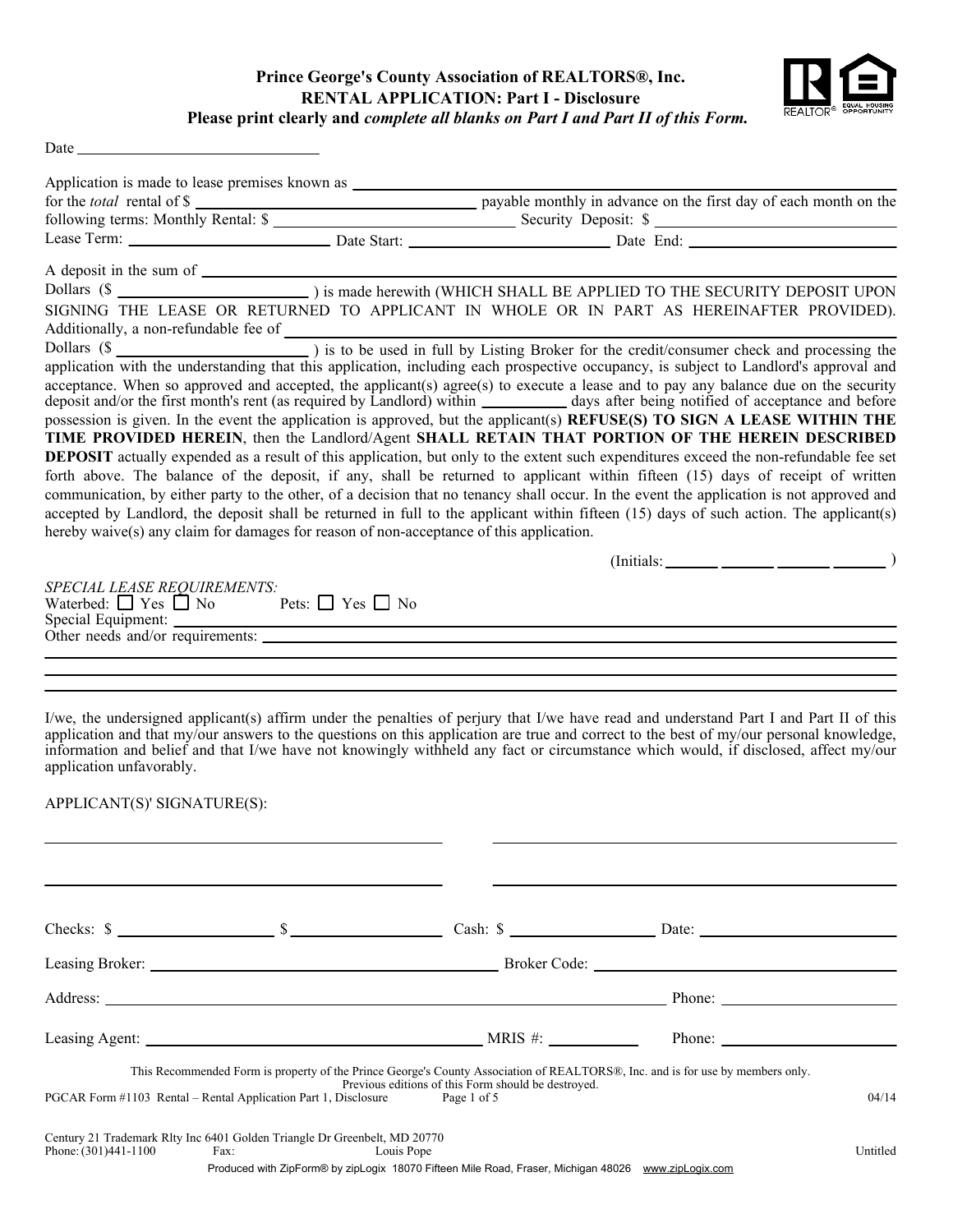| Amount: \$ | Withheld: $\frac{1}{2}$ $\frac{1}{2}$ $\frac{1}{2}$ $\frac{1}{2}$ $\frac{1}{2}$ $\frac{1}{2}$ $\frac{1}{2}$ $\frac{1}{2}$ $\frac{1}{2}$ $\frac{1}{2}$ $\frac{1}{2}$ $\frac{1}{2}$ $\frac{1}{2}$ $\frac{1}{2}$ $\frac{1}{2}$ $\frac{1}{2}$ $\frac{1}{2}$ $\frac{1}{2}$ $\frac{1}{2}$ $\frac{1}{2}$ $\frac{1}{2}$ |  |
|------------|-----------------------------------------------------------------------------------------------------------------------------------------------------------------------------------------------------------------------------------------------------------------------------------------------------------------|--|

Reason:

Maryland Law requires that all applications for leases must contain certain information regarding the liabilities and rights of applicants. Certain liabilities which the prospective Tenant incurs upon signing this application will be enumerated herein. In addition to these liabilities, there are certain other liabilities and rights which the prospective Tenant has under Maryland Law.

1. If a Landlord/Agent requires from a prospective Tenant any fees other than a security deposit as defined by Section 8-203(a) of the Maryland Real Property Code, and these fees exceed \$25.00, then the Landlord/Agent shall return the fees, subject to the exceptions below, or be liable for twice the amount of the fees in damages. The return shall be made no later than 15 days following the date of occupancy or the written communication by either party to the other of a decision that no tenancy shall occur. The Landlord/Agent may retain only that portion of the fees actually expended for a credit check or other expenses arising out of the application and shall return that portion of the fees not actually expended on behalf of the Tenant making application.

2. If, within 15 days of the first to occur of occupancy or signing a lease, a Tenant decides to terminate the tenancy, the Landlord/Agent may also retain that portion of the fees which represent a loss of rent, if any, resulting from the Tenant's action.

3. The provisions of the foregoing Paragraphs 1 and 2 do not apply to any Landlord/Agent who offers four or less dwelling units for rent on one parcel of property, or at one location, or to seasonal or condominium rentals.

The applicant(s) hereby authorize Listing Broker/Landlord to order and obtain a credit/consumer report from a credit/consumer reporting agency to be used in conjunction with this transaction when the applicant(s) has made application for tenancy. In the event the Listing Broker is acting on behalf of the Landlord, another broker or other party directly or indirectly affected by said transaction, the applicant(s) hereby authorize the Listing Broker to forward and disclose all or any portion of the information contained in the credit/consumer report to the Landlord, another Broker or other party directly or indirectly involved. Cost of said credit/consumer report is to be paid for by applicant(s) at time of submitting this application.

The truth of the information contained herein is essential, and if the Landlord/Agent determines that any answer or statement contained herein is false or misleading, any lease granted by virtue of this application may be cancelled at the option of the Landlord/Agent. This application shall become part of any lease agreement executed between the Landlord and/or Agent and the applicant(s), and **ANY FALSE OR MISLEADING** statement shall be considered a **SUBSTANTIAL** breach of said lease. After this application has been processed, the Landlord/Owner may be contacted for final approval. Applicant will be contacted when approval is received or denied. If Landlord is out-of-state or overseas, it may take longer to obtain formal approval of tenancy.

I/we understand that this **APPLICATION DOES NOT CONSTITUTE A COMMITMENT** to lease or rent and that a **WRITTEN LEASE WILL BE PREPARED** if my application is approved. I/we further understand that the lease **MUST BE SIGNED BY BOTH THE LANDLORD AND/OR ITS AGENT AND MYSELF TO BE VALID**. Should I sign a lease for a dwelling unit managed by Listing Broker/Landlord, I am prepared to deposit with the Listing Broker/Landlord a security deposit in an amount not to exceed the maximum security deposit permitted by Law and in accordance with the risks to the property involved. I understand that the rate of interest on the security deposit is 4% simple annual interest (required Sec. 13-159 Prince George's County Code) for each six (6) months the money is on deposit. If a security deposit is required, I understand that I may make a written request to the Landlord/Agent within fifteen (15) days of the date of occupancy for a list of all existing damages.

I/we understand that any or all of the information given here may be used by the Landlord and/or its Agent to determine my/our reputation for meeting my/our financial obligations and my/our respect for the property of others. I/we freely give my/our consent to Listing Broker/Landlord to consult with any of the persons named or not named who have direct knowledge of my/our financial reliability.

I/we certify that I/we have received and carefully examined a copy of the Standard Dwelling Lease form and any addendum that may be used in conjunction with the Lease. I/we agree that I/we shall apply for all utilities services before taking occupancy of the leased premises and agree to pay all utilities: **GAS, OIL, ELECTRICITY, WATER, SEWER, REFUSE,** where applicable, and will pay deposits therefor, if required.

Previous editions of this Form should be destroyed.<br>Disclosure Page 2 of 5

PGCAR Form #1103 Rental – Rental Application Part 1, Disclosure Page 2 of 5 04/14

This Recommended Form is property of the Prince George's County Association of REALTORS®, Inc. and is for use by members only.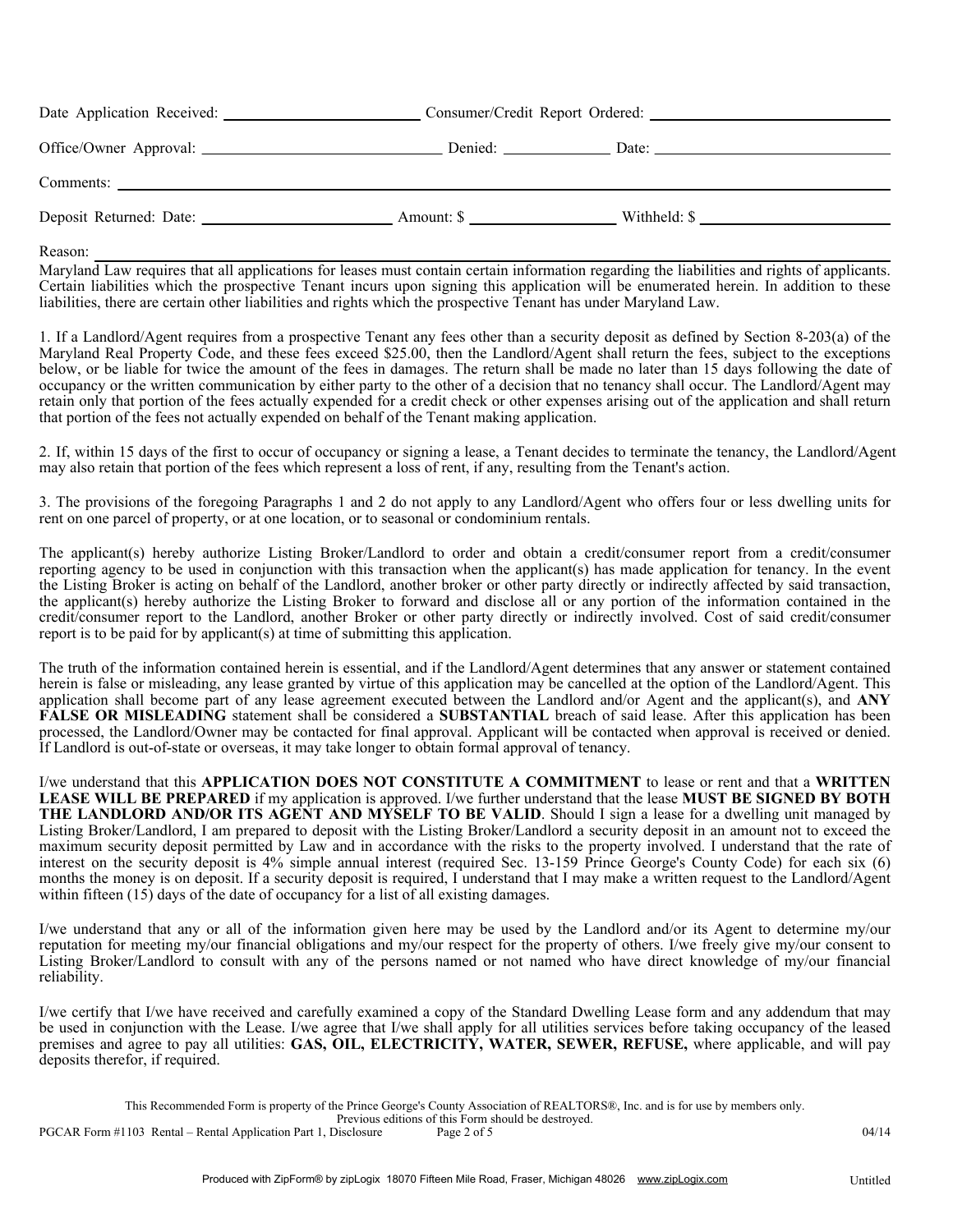



| REALTOR <sup>®</sup>        | <b>Prince George's County Association of REALTORS®, Inc.</b><br><b>RENTAL APPLICATION: Part II - Applicant Information</b>                                                                                                     | <b>Must accompany Part I - Disclosure of Rental Application</b> |                     | EQUAL HOUSING |
|-----------------------------|--------------------------------------------------------------------------------------------------------------------------------------------------------------------------------------------------------------------------------|-----------------------------------------------------------------|---------------------|---------------|
|                             | Applicant's Name: Sample 2014 and 2015 and 2016 and 2017 and 2018 and 2017 and 2018 and 2018 and 2019 and 2018 and 2019 and 2019 and 2019 and 2019 and 2019 and 2019 and 2019 and 2019 and 2019 and 2019 and 2019 and 2019 and |                                                                 |                     |               |
|                             |                                                                                                                                                                                                                                |                                                                 |                     |               |
|                             |                                                                                                                                                                                                                                |                                                                 |                     |               |
|                             | Office Phone: Cell Phone: Cell Phone: Cell Phone: Cell Phone: Cell Phone: Cell Phone: Cell Phone: Cell Phone: Cell Phone: Cell Phone: Cell Phone: Cell Phone: Cell Phone: Cell Phone: Cell Phone: Cell Phone: Cell Phone: Cell |                                                                 |                     |               |
|                             |                                                                                                                                                                                                                                |                                                                 |                     |               |
|                             |                                                                                                                                                                                                                                |                                                                 |                     |               |
|                             |                                                                                                                                                                                                                                |                                                                 |                     |               |
|                             |                                                                                                                                                                                                                                |                                                                 |                     |               |
|                             | List all previous addresses for the last five years including period of stay in each and the name and telephone number of<br>Landlord/Agent from whom you rented. (Use additional sheet if needed).                            |                                                                 |                     |               |
|                             |                                                                                                                                                                                                                                |                                                                 |                     |               |
|                             |                                                                                                                                                                                                                                |                                                                 |                     |               |
|                             |                                                                                                                                                                                                                                |                                                                 |                     |               |
|                             |                                                                                                                                                                                                                                |                                                                 |                     |               |
|                             |                                                                                                                                                                                                                                |                                                                 |                     |               |
|                             |                                                                                                                                                                                                                                |                                                                 |                     |               |
| Supervisor:                 |                                                                                                                                                                                                                                |                                                                 | Supervisor's Phone: |               |
|                             | If employed less than one year, give previous employment information:                                                                                                                                                          |                                                                 |                     |               |
|                             |                                                                                                                                                                                                                                |                                                                 |                     |               |
|                             |                                                                                                                                                                                                                                |                                                                 |                     |               |
|                             |                                                                                                                                                                                                                                |                                                                 |                     |               |
| <b>GROSS ANNUAL INCOME:</b> |                                                                                                                                                                                                                                |                                                                 |                     |               |
| Base Pay:                   | $\frac{\text{S}}{\text{S}}$                                                                                                                                                                                                    | Commissions: \$                                                 |                     |               |
| Overtime:<br>Bonuses:       | $\frac{\text{S}}{\text{S}}$<br>$\sim$                                                                                                                                                                                          | Dividends:<br>$\sim$<br>Other:                                  |                     |               |
|                             |                                                                                                                                                                                                                                | $\sim$                                                          |                     |               |
|                             |                                                                                                                                                                                                                                | $\sim$<br>TOTAL:                                                |                     |               |
|                             | This Recommended Form is property of the Prince George's County Association of REALTORS®, Inc. and is for use by members only.                                                                                                 | Previous editions of this Form should be destroyed.             |                     |               |

PGCAR Form #1103 Rental – Rental Application Part 1, Disclosure Page 3 of 5 04/14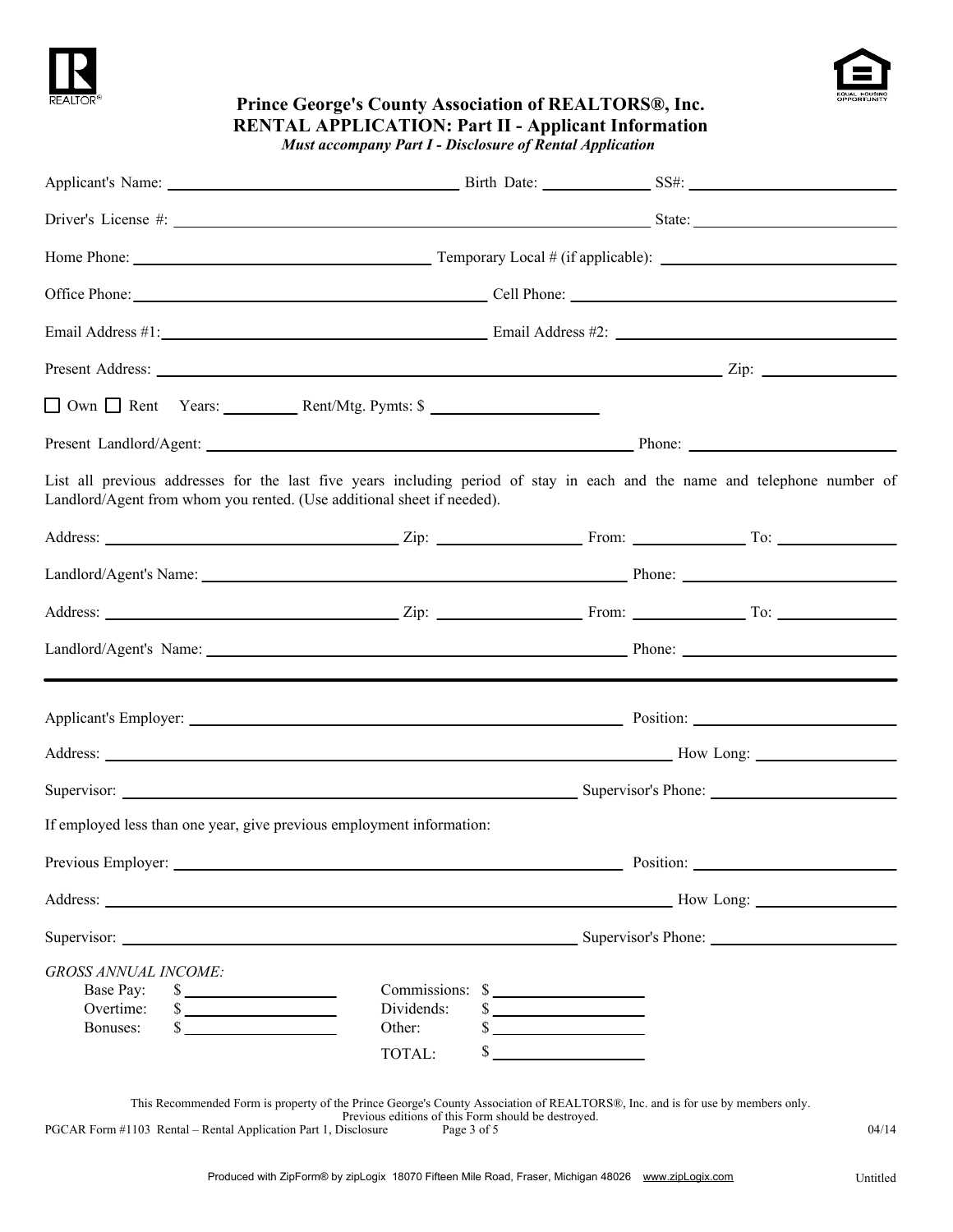IF EMPLOYER REFUSES TO VERIFY APPLICANT'S EMPLOYMENT BY PHONE, IT SHALL BECOME THE RESPONSIBILITY OF THE APPLICANT TO PROVIDE IMMEDIATE WRITTEN CONFIRMATION OF SUCH INFORMATION. IF APPLICANT IS SELF-EMPLOYED, ATTACH COPIES FOR PAST TWO YEARS OF INDIVIDUAL US TAX FORM 1040 AND SELF-EMPLOYMENT US TAX SCHEDULE C.

| ASSETS:<br>Checking Account: \$<br>Savings Account:                                                                                                                                                                                      | $\sim$                                                                                                                                                                                                                                                                                                                                                                                                                    |                                                     | Bank: $\overline{\phantom{a}}$ Acct. #:                          | Acct. #: $\_$                                     |
|------------------------------------------------------------------------------------------------------------------------------------------------------------------------------------------------------------------------------------------|---------------------------------------------------------------------------------------------------------------------------------------------------------------------------------------------------------------------------------------------------------------------------------------------------------------------------------------------------------------------------------------------------------------------------|-----------------------------------------------------|------------------------------------------------------------------|---------------------------------------------------|
| Credit Union:                                                                                                                                                                                                                            | $\frac{\frac{1}{2}}{\frac{1}{2}}$                                                                                                                                                                                                                                                                                                                                                                                         |                                                     | Name: $\overline{\phantom{a}}$ Acct. #: $\overline{\phantom{a}}$ |                                                   |
| Other Assets:                                                                                                                                                                                                                            | $\frac{1}{\sqrt{1-\frac{1}{2}}-\frac{1}{2-\frac{1}{2}}-\frac{1}{2-\frac{1}{2}}-\frac{1}{2-\frac{1}{2}}-\frac{1}{2-\frac{1}{2}}-\frac{1}{2-\frac{1}{2}}-\frac{1}{2-\frac{1}{2}}-\frac{1}{2-\frac{1}{2}}-\frac{1}{2-\frac{1}{2}}-\frac{1}{2-\frac{1}{2}}-\frac{1}{2-\frac{1}{2}}-\frac{1}{2-\frac{1}{2}}-\frac{1}{2-\frac{1}{2}}-\frac{1}{2-\frac{1}{2}}-\frac{1}{2-\frac{1}{2}}-\frac{1}{2-\frac{1}{2}}-\frac{1}{2-\frac{$ | (Specify)                                           |                                                                  |                                                   |
| TOTAL:                                                                                                                                                                                                                                   |                                                                                                                                                                                                                                                                                                                                                                                                                           |                                                     |                                                                  |                                                   |
| <b>LIABILITIES:</b>                                                                                                                                                                                                                      | Creditor                                                                                                                                                                                                                                                                                                                                                                                                                  |                                                     | Total Due                                                        | <b>Monthly Terms</b>                              |
|                                                                                                                                                                                                                                          |                                                                                                                                                                                                                                                                                                                                                                                                                           |                                                     |                                                                  | $\mathbb{S}$ .                                    |
|                                                                                                                                                                                                                                          |                                                                                                                                                                                                                                                                                                                                                                                                                           |                                                     |                                                                  |                                                   |
| Credit Cards:                                                                                                                                                                                                                            |                                                                                                                                                                                                                                                                                                                                                                                                                           |                                                     | <u> 1989 - Johann Barn, mars ar breis an t-</u>                  | $\sim$                                            |
|                                                                                                                                                                                                                                          | <u> 1989 - Johann Barn, amerikansk politiker (d. 1989)</u>                                                                                                                                                                                                                                                                                                                                                                |                                                     |                                                                  | s                                                 |
|                                                                                                                                                                                                                                          |                                                                                                                                                                                                                                                                                                                                                                                                                           |                                                     |                                                                  | $\sim$                                            |
|                                                                                                                                                                                                                                          |                                                                                                                                                                                                                                                                                                                                                                                                                           |                                                     | <u> 1989 - Johann Barn, mars et al.</u>                          | the control of the control of the control of      |
|                                                                                                                                                                                                                                          |                                                                                                                                                                                                                                                                                                                                                                                                                           |                                                     |                                                                  | <u> 1989 - Andrea State Barbara, amerikan per</u> |
| Alimony:                                                                                                                                                                                                                                 |                                                                                                                                                                                                                                                                                                                                                                                                                           |                                                     | <u> Alexandria de la contrada de la con</u>                      | $\frac{\text{S}}{\text{S}}$                       |
| Child Care/Support:                                                                                                                                                                                                                      |                                                                                                                                                                                                                                                                                                                                                                                                                           |                                                     |                                                                  | $\sim$                                            |
|                                                                                                                                                                                                                                          |                                                                                                                                                                                                                                                                                                                                                                                                                           |                                                     | <u> 1980 - Jan Barat, martin a</u>                               | $\frac{1}{2}$                                     |
|                                                                                                                                                                                                                                          |                                                                                                                                                                                                                                                                                                                                                                                                                           | TOTAL:                                              | <u> 1989 - John Stone, mars et al.</u>                           | $\overline{\text{s}}$                             |
|                                                                                                                                                                                                                                          |                                                                                                                                                                                                                                                                                                                                                                                                                           |                                                     |                                                                  |                                                   |
| OCCUPANTS: Number of Adults:<br>Name: Age: Relationship: Age: Relationship: Age: Relationship: Age: Relationship: Age: Relationship: Age: Relationship: 2014                                                                             |                                                                                                                                                                                                                                                                                                                                                                                                                           |                                                     |                                                                  |                                                   |
|                                                                                                                                                                                                                                          |                                                                                                                                                                                                                                                                                                                                                                                                                           |                                                     |                                                                  |                                                   |
|                                                                                                                                                                                                                                          |                                                                                                                                                                                                                                                                                                                                                                                                                           |                                                     |                                                                  |                                                   |
| Name: <u>Name:</u> Age: Relationship: 2008.                                                                                                                                                                                              |                                                                                                                                                                                                                                                                                                                                                                                                                           |                                                     |                                                                  |                                                   |
| Name: Name: Name: Name: Name: Name: Name: Name: Name: Name: Name: Name: Name: Name: Name: Name: Name: Name: Name: Name: Name: Name: Name: Name: Name: Name: Name: Name: Name: Name: Name: Name: Name: Name: Name: Name: Name:            |                                                                                                                                                                                                                                                                                                                                                                                                                           |                                                     |                                                                  |                                                   |
|                                                                                                                                                                                                                                          |                                                                                                                                                                                                                                                                                                                                                                                                                           |                                                     |                                                                  |                                                   |
|                                                                                                                                                                                                                                          |                                                                                                                                                                                                                                                                                                                                                                                                                           |                                                     |                                                                  |                                                   |
|                                                                                                                                                                                                                                          |                                                                                                                                                                                                                                                                                                                                                                                                                           |                                                     |                                                                  |                                                   |
|                                                                                                                                                                                                                                          |                                                                                                                                                                                                                                                                                                                                                                                                                           |                                                     |                                                                  |                                                   |
| <b>AUTOMOBILES:</b>                                                                                                                                                                                                                      |                                                                                                                                                                                                                                                                                                                                                                                                                           |                                                     |                                                                  |                                                   |
|                                                                                                                                                                                                                                          |                                                                                                                                                                                                                                                                                                                                                                                                                           |                                                     |                                                                  |                                                   |
| $Type/Make:$<br>$Type/Make:$<br>$Type/Make:$<br>$Year:$<br>$Year:$<br>$Year:$<br>$Tag#:$<br>$Tag#:$<br>$Tag#:$<br>$Tag#:$<br>$Tag#:$<br>$Tag#:$<br>$Stage:$<br>$State:$<br>$State:$                                                      |                                                                                                                                                                                                                                                                                                                                                                                                                           |                                                     |                                                                  |                                                   |
| $Type/Make:$ $\overline{\phantom{array}}$ $Year:$ $Year:$ $\overline{\phantom{array}}$ $Tag #:$ $\overline{\phantom{array}}$ $Tag #:$ $State:$ $State:$                                                                                  |                                                                                                                                                                                                                                                                                                                                                                                                                           |                                                     |                                                                  |                                                   |
|                                                                                                                                                                                                                                          |                                                                                                                                                                                                                                                                                                                                                                                                                           |                                                     |                                                                  |                                                   |
|                                                                                                                                                                                                                                          |                                                                                                                                                                                                                                                                                                                                                                                                                           |                                                     |                                                                  |                                                   |
| MOTORCYCLES, TRUCKS, BOATS, AND TRAILERS:                                                                                                                                                                                                |                                                                                                                                                                                                                                                                                                                                                                                                                           |                                                     |                                                                  |                                                   |
|                                                                                                                                                                                                                                          |                                                                                                                                                                                                                                                                                                                                                                                                                           |                                                     |                                                                  |                                                   |
|                                                                                                                                                                                                                                          |                                                                                                                                                                                                                                                                                                                                                                                                                           |                                                     |                                                                  |                                                   |
|                                                                                                                                                                                                                                          |                                                                                                                                                                                                                                                                                                                                                                                                                           |                                                     |                                                                  |                                                   |
| Are any of the above commercial vehicles? If so, which ones?                                                                                                                                                                             |                                                                                                                                                                                                                                                                                                                                                                                                                           |                                                     |                                                                  |                                                   |
|                                                                                                                                                                                                                                          |                                                                                                                                                                                                                                                                                                                                                                                                                           |                                                     |                                                                  |                                                   |
| All motor vehicles or trailers shall have current licenses and may be parked ONLY in garages, driveways, if provided, on the street (not<br>in fire lanes or on the lawn), OR AS REQUIRED BY THE CONDOMINIUM OR HOMEOWNER'S ASSOCIATION. |                                                                                                                                                                                                                                                                                                                                                                                                                           |                                                     |                                                                  |                                                   |
|                                                                                                                                                                                                                                          |                                                                                                                                                                                                                                                                                                                                                                                                                           |                                                     |                                                                  |                                                   |
|                                                                                                                                                                                                                                          |                                                                                                                                                                                                                                                                                                                                                                                                                           |                                                     |                                                                  |                                                   |
|                                                                                                                                                                                                                                          |                                                                                                                                                                                                                                                                                                                                                                                                                           |                                                     |                                                                  |                                                   |
|                                                                                                                                                                                                                                          |                                                                                                                                                                                                                                                                                                                                                                                                                           |                                                     |                                                                  |                                                   |
|                                                                                                                                                                                                                                          |                                                                                                                                                                                                                                                                                                                                                                                                                           |                                                     |                                                                  |                                                   |
|                                                                                                                                                                                                                                          | <u> 1989 - Jan Samuel Barbara, margaret a shekara ta 1989 - An tsara tsara tsara tsara tsara tsara tsara tsara ts</u>                                                                                                                                                                                                                                                                                                     |                                                     |                                                                  |                                                   |
|                                                                                                                                                                                                                                          | ,我们也不会有什么。""我们的人,我们也不会有什么?""我们的人,我们也不会有什么?""我们的人,我们也不会有什么?""我们的人,我们也不会有什么?""我们的人                                                                                                                                                                                                                                                                                                                                          |                                                     |                                                                  |                                                   |
|                                                                                                                                                                                                                                          |                                                                                                                                                                                                                                                                                                                                                                                                                           |                                                     |                                                                  |                                                   |
|                                                                                                                                                                                                                                          | This Recommended Form is property of the Prince George's County Association of REALTORS®, Inc. and is for use by members only.                                                                                                                                                                                                                                                                                            | Previous editions of this Form should be destroyed. |                                                                  |                                                   |
| PGCAR Form #1103 Rental - Rental Application Part 1, Disclosure                                                                                                                                                                          |                                                                                                                                                                                                                                                                                                                                                                                                                           | Page 4 of 5                                         |                                                                  |                                                   |